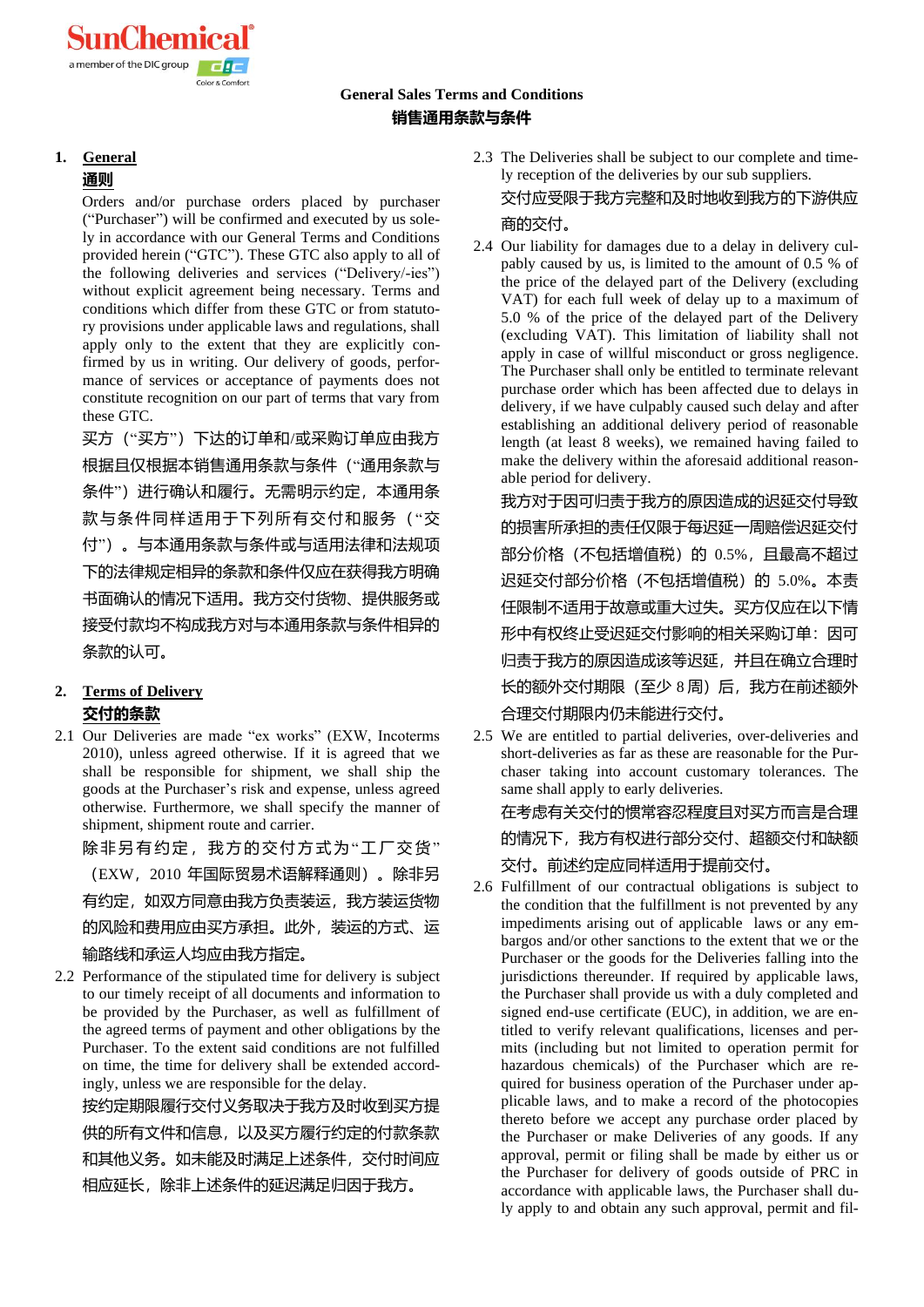**SunChemical** 

a member of the DIC group

Color & Comfort

ing, and we may provide reasonable assistance in this regard upon request by the Purchaser.

履行我方合同义务的前提条件是,该等履行不被对我 方、买方或交付货物有管辖权的适用法律或任何禁运 和/或其他制裁导致的任何障碍所禁止。如适用法律 要求,买方应向我方提供经适当填写并签署的最终用 途证明 (EUC), 此外, 我方有权在接受买方下达的 任何采购订单前或交付任何货物前核实买方在适用法 律项下从事业务经营所需的相关资质、许可和证照

(包括但不限于危险化学品经营许可证),并留存其 副本。如我方或买方根据适用法律应就向中国境外运 送货物取得任何批准、许可或备案,买方应正式申请 并取得任何该等批准、许可和备案,并且经买方要 求,我方可就此提供合理协助。

# **3. Prices**

#### **价格**

3.1 If not agreed otherwise, our prices shall be "ex works", plus any costs for packing, freight, insurance, disposal, any additional expenses and VAT if applicable. In case of cross-border deliveries, Purchaser shall reimburse us for any customs duties, taxes or other public charges.

如无另行约定,我方的价格应为"工厂交货价格"与包 装、货运、保险、处置的任何费用,以及任何额外费 用和增值税(如适用)之和。就跨境交付而言,买方 应向我方支付任何关税、税费或其他公共收费。

3.2 In case of over-deliveries and short-deliveries, total prices for the delivered goods shall be adjusted accordingly in accordance with the actual quantity of deliveries. 在超额交付和缺额交付的情况下,交付货物的总价应 根据实际交付数量相应调整。

#### **4. Terms of Payment, Set-off, Assignment 付款条款、抵销、转让**

4.1 Unless otherwise stated in the order confirmation, the Purchaser shall effect payment without deductions no later than 30 calendar days subsequent to our issuance of the invoice. We are entitled to reject purchase order or withhold the Delivery of goods, as long as any invoiced amounts due for payment by such Purchaser are not settled.

除非订单确认中另有说明,买方应在不晚于我方开具 发票后的 30 个自然日内全额付款。如买方未付清任 何应付的发票金额,我方有权拒绝接受采购订单或扣 留交付货物。

4.2 The Purchaser may set off only those claims which are undisputed between the parties, have been finally adjudicated or which are in a reciprocal relationship to our claim, against which the set off may be effected.

买方仅可就双方之间无争议的、已作出最终裁决的索

#### 赔,或就与我方的索赔存在对等关系的索赔进行抵销

- ,且在前述情况下的抵销有效。
- 4.3 The assignment of claims against us is prohibited. 禁止将对我方提出的索赔进行转让。

# **5. Defects**

### **缺陷**

5.1 Unless otherwise agreed, only the quality of the products described in our product descriptions, specifications and markings shall define the contractual characteristics in terms of quality of the Deliveries. Information with respect to percentages and mixing ratios are approximate mean values only. Deviations within customary tolerances that may occur in spite of all care exercised when manufacturing the goods and determining the mean values are expressly reserved.

除非另有约定,关于交付质量的合同标准仅应根据我 方的产品说明、规格和标记中描述的产品质量确定。 关于百分比和混合比的信息仅为近似平均值。对于即 使在生产货物和确定平均值时尽到所有注意的情形下 仍可能出现的在惯例公差范围内的偏差,我方明确予 以保留。

5.2 Any information regarding the application and utilization of our products is provided according to our best knowledge, but shall be non-binding and does not release the Purchaser from its obligation to properly assess the products regarding their suitability for the planned purposes and applications.

关于我方产品的应用和使用的任何信息均为尽我方所 知提供,但该等信息应不具有约束力,并且不免除买 方就产品对计划目的和应用的适用性对产品进行适当 评估的义务。

5.3 The Purchaser shall immediately inspect the Deliveries and shall notify us in writing without undue delay of any defects.

买方应立即对交付进行检查,并应将任何缺陷以书面 形式通知我方,而不得无故拖延。

5.4 In the event of justified and rightfully raised defect claims of the delivered goods, we reserve the right, solely at our discretion, to either replace or repair the goods. For this, we shall always have reasonable time to replace or repair. If our repair or replacement fails to remedy the defects, the Purchaser shall be entitled to either adjust the purchase price or terminate relevant purchase order which has been affected by the defects. For the avoidance of doubt, the Purchaser shall not be entitled to terminate the entire contract.

如买方正当且合理地对交付货物提出缺陷索赔,我方 保留自行决定更换或修复货物的权利。为此,我方应 始终有合理的时间进行更换或修复。如我方的修复或 更换未能补救缺陷,买方应有权调整采购价格或终止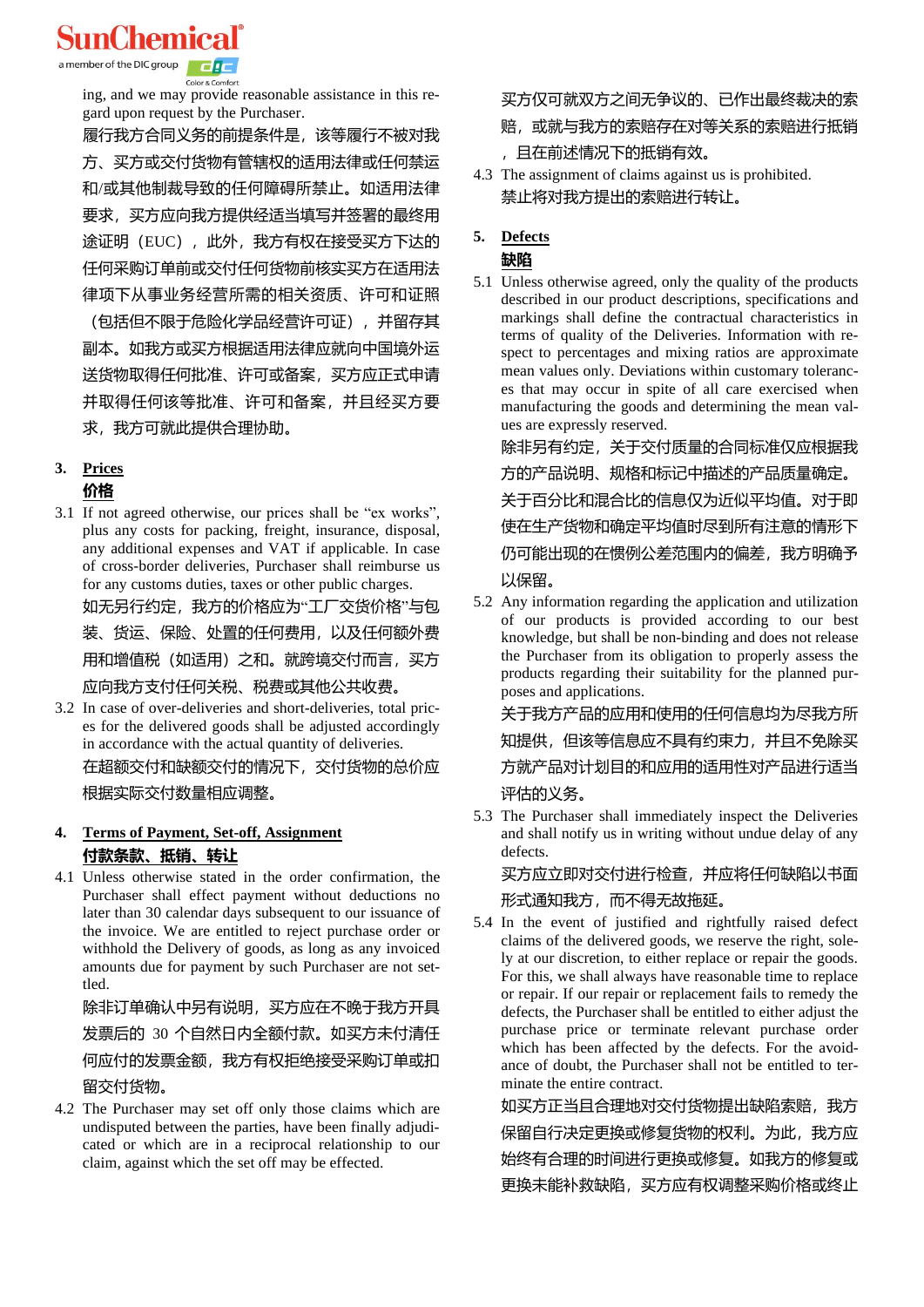

a member of the DIC group

#### Color & Comfort

# 受缺陷影响的相关采购订单。为免疑义,买方应无权

## 终止整个合同。

5.5 Any claims of the Purchaser for compensation of costs arising in relation to the rectification of non-conforming Deliveries, in particular expenses for transport, shall be excluded, to the extent they accrue because the delivered goods have been moved after delivery to another location than the place of receipt.

买方就因纠正不合格交付而产生的相关费用(特别是

### 运输费用)提出的任何索赔主张均应被排除且放弃,

如上述费用系因已交付的货物在交付后被移至收货地

## 点之外的其他地点而产生。

5.6 Claims by the Purchaser for recourse against us as provided for by statutory law can only be made to the extent the Purchaser has not agreed with its customers to provisions exceeding the statutory rights in case of defects.

买方根据法律规定向我方提出的追索主张仅可在买方

未与其客户就缺陷问题达成超出法定权利之外的约定

## 的前提下提出。

5.7 Section 6 shall apply regarding claims for damages and expenses of the Purchaser due to defects.

第 6 条应适用于因缺陷导致的买方的损害和费用索赔

。

## **6. Limitation of Liability**

#### **责任限制**

6.1 Regarding claims for damages due to a delay in delivery, the limitation of liability set forth in Section 2.4 shall apply exclusively. Further claims for damages or expenses of the Purchaser against us, irrespective of the legal basis, shall be excluded.

对于因交付延误引起的损害赔偿,第 2.4 条约定的责 任限制应排他地适用。不论法律依据为何, 买方就损 害或费用向我方提出的进一步索赔均应被排除且放 弃。

6.2 The exclusion of liability according to the aforementioned clause 6.1, 2nd sentence shall not apply (i) in case of intentional misconduct or gross negligence on our part; (ii) in the event of breach of a material contractual obligation. A material contractual obligation for this purpose shall mean an obligation the fulfilment of which is essential to the proper performance of the contract and upon compliance with which the Purchaser is duly entitled to rely (essential obligation).In case of slight negligence in breach of essential obligations, our liability for damages shall be limited to the foreseeable damage typical for a contract of this nature; and (iii) in case of culpable injury of life, body or health.

根据上述第 6.1 条第 2 句的责任免除不适用于以下情 形: (i) 我方的故意或重大过失; (ii) 违反重大合同义 务。为本条款之目的,重大合同义务应指某一义务 (基本义务),对该义务的履行对合同的适当履行而 言是最基本的,同时买方也充分有权信赖对该义务的

## 遵守。如因轻微过失违反基本义务,则我方承担的损 害赔偿的责任范围应限于此类性质的合同所能够预见 的损害;以及 (iii) 可归责于我方的对生命、身体或健 康造成的损害。

6.3 To the extent our liability is excluded or limited pursuant to this clause 6, this shall equally apply for the respective personal liability of our employees, vicarious agents and legal representatives.

如我方的责任根据本第 6 条被免除或限制,则该等免 除或限制应同等地适用于我方的雇员、代理人和法定 代表人各自的个人责任。

6.4 The foregoing provisions shall not imply any shift in the burden of proof to the detriment of the Purchaser. 上述条款不应意味着发生任何不利于买方的举证责任 倒置。

### **7. Retention of Title 所有权保留**

7.1 The title in the objects of the Deliveries shall not pass to the Purchaser until we have received in full all sums due for payment from the Purchaser in relation to the general business relationship between us and the Purchaser ("Reserved Goods").

## 交付的物品的所有权应在我方全额收到买方就其与我

#### 方之间的一般业务关系所应付的所有款项后转移给买

方("保留货物")。

7.2 The Purchaser is entitled and authorized to process or resell the Reserved Goods only in the due and proper course of business, and provided that the Purchaser has expressly informed its customers in written form about the title retention of the Reserved Goods and provided us with relevant proof. If required by applicable laws, the Purchaser shall duly make registration or filing in relation to the Reserved Goods and provide relevant proof of such registration or filing to us for information. The Purchaser is not entitled to otherwise dispose of the Reserved Goods, such as pledging or transfer by way of security.

买方仅在正当和适当的业务过程中有权并经授权处理 或转售保留货物,且前提是买方以书面形式明确通知 其客户关于保留货物的所有权保留,并向我方提供相 关证明。如适用法律要求,买方应就保留货物进行正 式登记或备案,并向我方提供该等登记或备案的相关 证明以供参考。买方无权以其他方式处置保留货物, 例如质押或让与担保。

7.3 In case the Reserved Goods are being processed, connected or blended, such action shall be performed for our benefit as manufacturer. If the Reserved Goods are combined with other goods, we acquire co-ownership in the new goods to the extent of the pro rata value of the invoice amount of the Reserved Goods in relation to the invoice amount of the other goods.